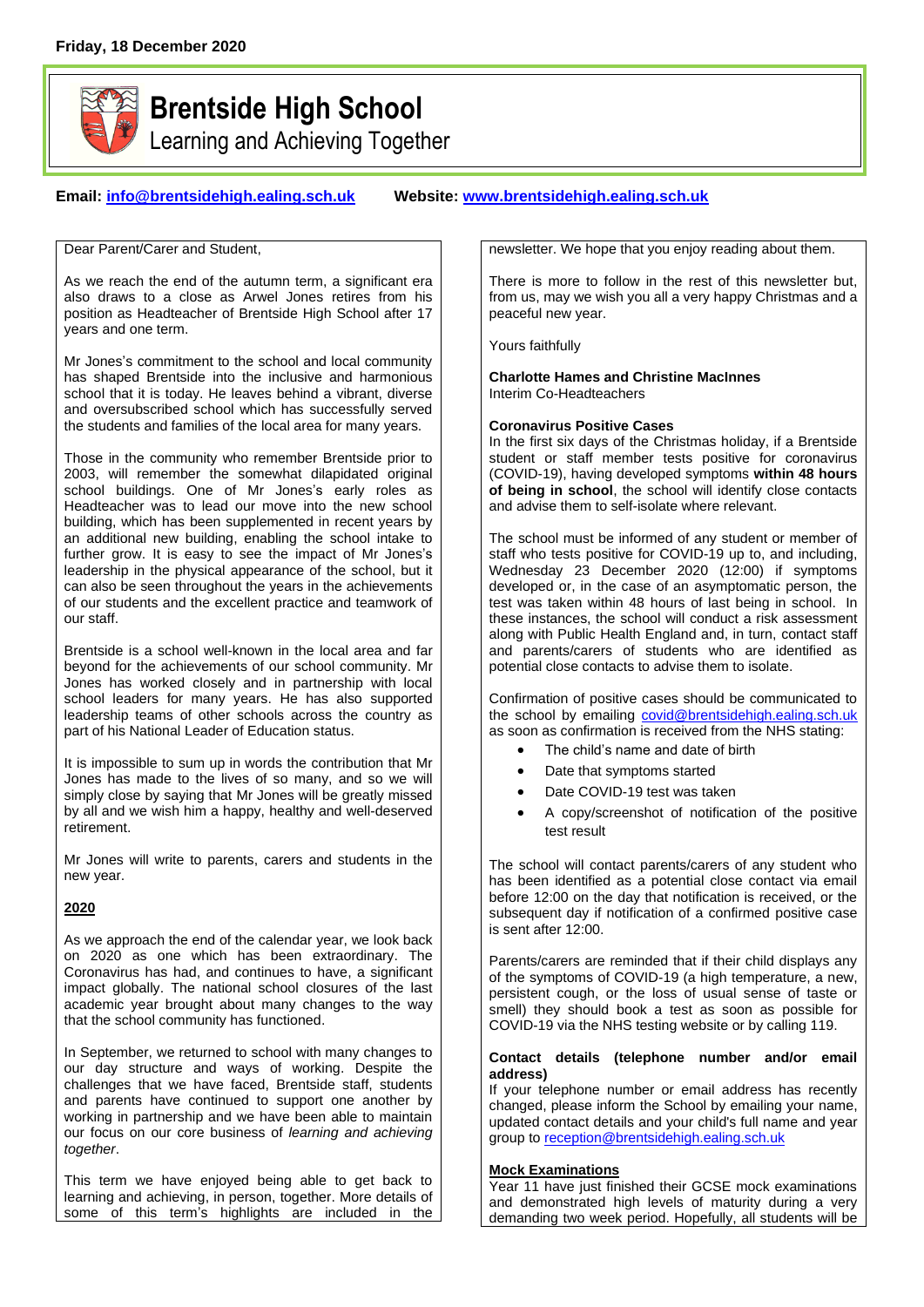rewarded with pleasing result when they receive these in January. Year 10 also sat their examinations earlier in the term and again showed great focus and commitment. Year 12 and Year 13 will have their own mock examinations when we return to school in January and we wish them the very best as they make their final preparations. Yours faithfully,

#### **Arwel Jones (Executive Headteacher) Charlotte Hames (Interim Co-headteacher) Christine MacInnes (Interim Co-headteacher)**

#### **Year 7**

Year 7 have worked incredibly hard this half term. They have taken part in our first Target Setting Day and have celebrated the winners of our Black History Month Art competition and our Citizenship competition. Winning students have been rewarded for their efforts with VIP lunch passes and art materials.

At the start of term, members of Year 7 attended a maskmaking workshop where they showed off their sewing skills making face masks. The textiles department were very impressed with their skills and their hardworking attitude. Year 7 have also taken part in the PE department's Origin competition, which saw the P side of the year group take on the Q side of the year group at football and netball. At football, P side won by 2 goals to 1 and at netball P side won by 10 goals to 3. Huge congratulations to the winners and to all participants.

Finally, we were very grateful to the Year 7 students who volunteered to help make the Christmas hampers. It has been a wonderful half term for Year 7 and a joy to work with them. They should be incredibly proud of themselves and we wish them a happy and relaxing Christmas break.

#### **Year 8**

We have had an excellent start from Year 8 throughout this term. Staff have showered the year group with positive comments about their hard work and dedication towards their studies. Some of the many comments left by teaching staff in the positive jars are as follows, students 'participated in all tasks fully', 'always well prepared', 'very enthusiastic and always willing to learn.' As a result, we have also been celebrating and rewarding students in the year group with a VIP lunch, which allows them to 'skip the lunch queue' and finish the lesson a little earlier preceding lunch time. 30 students were invited to a prestigious Christmas lunch on Tuesday, 15 December and a special well done goes to Razvan 8N, who has 182 merits just in this term and remains the student with the most merits in Year 8. Year 8 have also taken part in the PE department's Origin competition which saw Q side winning the girls' netball and the boys' football. Both events were tense affairs with the girls winning in sudden death 3-2 and the boys in penalties. It's good to be back and more things wonderful and brilliant to come next year.

#### **Year 9**

Year 9 students have progressed well this term, as they continue their Key Stage 4 journey. When dropping into lessons, we have noted mature attitudes to learning and have see students utilising lesson time fully and challenging themselves to ensure progress is their priority. Students attended Target Setting Day in November and collected a report published with their first GCSE style grades. This was a real milestone for Year 9 students and an opportunity to be reunited with their tutors. Conversations were positive and productive and targets set were meaningful and aspirational.

Year 9 students continued to show their commitment to learning by collecting an impressive amount of merits and

their grand total stands at 13,483. This is a real display of individual hard work and a real team effort.

During this half term we have had a focus on determination, perseverance and learning how to apply these to our work and wellbeing. Students have risen to the challenges finding a real sense of purpose and an abundance of positive energy.

As we approach the end of 2020, we are only too aware that we have all had to face challenges that we could not have foreseen. We remain proud of our Year 9 students for their continued resilience and resolve during this time and know that this will stand them in good stead as they go into 2021. We would like to take this opportunity to thank you as parents and carers for your continued support and of course we thank our wonderful Year 9 students for their good attitude, kindness and teamwork. We wish you all the very best for a safe and happy holiday.

#### **Year 9 Athletics**

Amy in 9S, has been awarded the Jack Petchey award from her athletics club outside of school for her effort, attitude, and achievements in athletics as well as the unique and valuable contribution she has made to her local community. Amy, a GCSE PE student, has demonstrated that hard work, effort and striving to achieve to the best of her ability have paid off! The PE department and the rest of the Brentside High School community are extremely proud of Amy's achievements. She has been awarded £250 to invest in her athletics club and has been invited to an awards ceremony to receive her Jack Petchey Medallion.

## **Year 10**

Year 10 started this half term with the challenge of writing their first practice GCSE examinations in the hall in real examination conditions. They rose to the challenge with excellent attendance, organisation and revision resources. It proved to be an excellent learning experience, leading to useful and productive conversations about revision<br>resources and skills, how to approach resources and skills, how to approach examination questions under pressure, and how to utilise our everyday work to prepare for those final GCSE examinations. We have also been focusing on keeping our physical body exam-fit by: eating healthy food, especially before examinations, getting the recommended 9 hours of sleep and limiting screen time.

Students had the opportunity to discuss their examination results with their form tutors on Target Setting Day, where tutors were very impressed with student selfreflections and determination to move their grades forward with different strategies. It has been good to see them using those strategies in lessons and homework following those conversations. We are also starting to make plans with the students for after their GCSEs, so that they can plan ahead, in order to know what grades they need to access their chosen course and career.

We continue to be impressed with the students' maturity in dealing with the COVID-19 protocols and the changes to the school day. We wish them all a good break and for those who celebrate Christmas a happy family time. We look forward to welcoming them back in the new year to share their aspirations for the year ahead.

#### **Year 11**

The main focus for our Year 11 students this half term, has been the GCSE mock examinations and their focus throughout has been excellent. There has been a real sense of maturity and determination from all our students. We are confident that they will learn a lot from these examinations and will carry this forward into the spring term and beyond.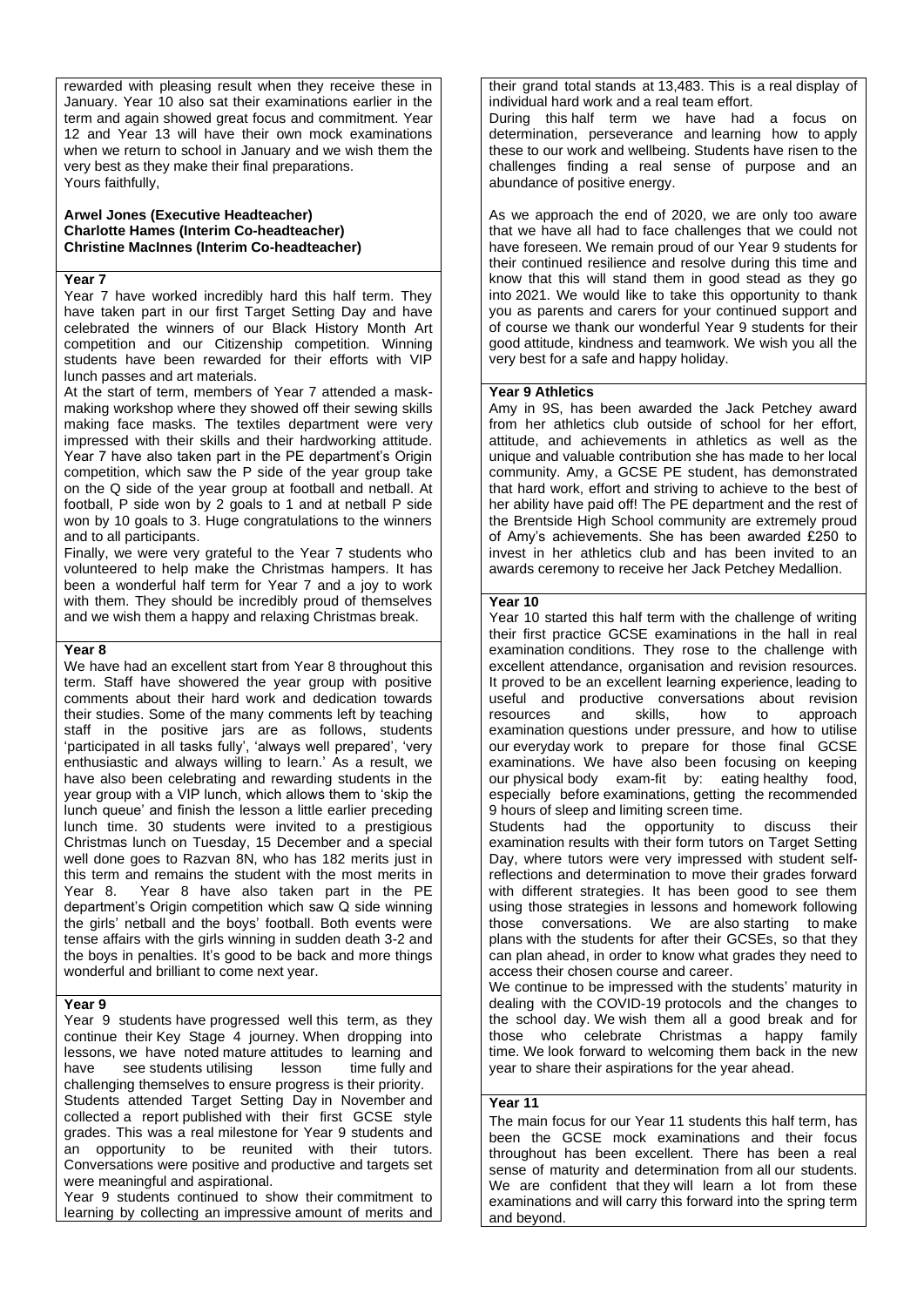We have also been extremely proud to see them preparing so diligently for their examinations. Attendance at the before and after school revision sessions offered by many teachers across the school has been excellent. It is also encouraging that students are being proactive in thinking about their post-16 education, completing applications and considering their future careers.

Even though some students are hesitant about what their future holds, they have sought out support and used it wisely. This has been a particularly testing time for our Year 11 students with the additional challenges that this year has thrown their way.

We are greatly appreciative of how our students are working to achieve the successes they richly deserve.

Their consistent and conscientious approach has been commented on by all staff. They can be thoroughly congratulated for their performance to date. We wish all our Year 11 students a well-deserved rest over the holiday.

#### **Sixth Form**

## **Year 12 participation in Upskill Me**

During our September Induction, Year 12 students were introduced to a programme called Upskill Me which aims to assist students with researching higher education and career pathways in order to help them acquire relevant and necessary skills. A number of students have been

awarded certificates and vouchers as a reward for their active participation. They have engaged with activities designed to encourage them to develop useful skills and to find challenging and valuable work experience. Well done to them all.

#### **Widening participation schemes for higher education**

Year 12 students have been invited to apply for various schemes with universities and widening participation organisations such as K+ (Kings College London), Sutton Trust and Social Mobility Fund. These provide academic mentoring services, work experience opportunities and other activities to help students become competitive applicants for top tier universities. Congratulations to those who have already been accepted and good luck to those going through the application now.

#### **Year 12 and Year 13 engagement with Speakers4Schools**

We have a long-standing involvement with this organisation which pre-COVID provided us with prestigious and interesting speakers from industry, media and politics to speak to various year groups. Sixth Formers have also engaged with them individually to apply for work experience, internships and various other programmes.

Although these partners are all currently virtual, they still provide our successful students with invaluable contacts and experience.

### **Year 13 university applications**

We continue to submit completed university applications to UCAS. Four of our students have been invited to attend interviews with the University of Cambridge whilst others have interviews for medicine at various universities.

In addition, at the Queen Mary University of London, one student impressed his interviewer so much, that they have awarded him an Outstanding Potential Award with a much reduced grade requirement. This is in recognition of the strength of his application, personal statement and interview for a place in their School of English and Drama. Congratulations.

**Year 13 SCAMP (The Study of Cognition, Adolescents** 

#### **and Mobile Phones) participation**

When our current Year 13 students were in Year 7, they were invited by Imperial College University of London, to participate in a longitudinal study to investigate how mobile phone use may impact adolescent health and wellbeing. They subsequently completed follow-up surveys as they progressed through the school. They have just completed the final survey and their anonymous responses will be added to those of 39 other schools across London for data analysis. As a reward for their participation, they will each receive a £10 Amazon voucher and Imperial College's Careers Service is providing advice and guidance with regards to career pathways and higher education in the new Year.

#### **Library event: Ealing Teen Read 2021**

An opportunity to focus on reading cannot be missed, as we continue to participate in the Ealing Teen Read. This annual activity invites local schoolbook groups to read and review a shortlist of six recently published books. This year's selection covers a range of subjects from the horrific aftermath of Hiroshima in *The Last Paper Crane*, to alternate worlds and dragons in *Burn*. There is something for everyone! Our Year 9 book group have until March to read and discuss the books and vote for their favourite. Please see the following link for more information.

[https://brentsidehigh.oliverasp.co.uk/library/home/news.](https://brentsidehigh.oliverasp.co.uk/library/home/news)



**Friends at Brentside** (F@B) is Brentside High School's PTA. We are a registered charity (registration 1184493). Like everyone this year, our activities have been very restricted due to COVID-19. We have missed the friendly buzz of



school events and being able to meet parents and raise money for the school. Even so, this year we have been able to fund a new stage piano for the music department which will benefit students across all year groups.

You may not know that F@B is open to all parents and carers of pupils at Brentside High. We provide refreshments and sell second-hand uniform at school events and organise raffles and other activities to raise funds for the school. We would like to do even more but need volunteers to help us do so! If you would like to be involved, please email us at

#### [hello@friendsatbrentside.org.uk.](mailto:hello@friendsatbrentside.org.uk)

There is always something to do but there is no pressure to take on more than you have time for.

F@B meets at least once every term (usually more frequently, especially when there are events and activities to plan for). At present, we are meeting online via Microsoft Teams. Our next meeting will be our AGM and will follow the Parent Forum Meeting on the **Wednesday, 17 March 2021**. At that meeting, all our committee posts will be up for re-election and this year, one of our co-chairs is standing down. We hope someone out there who is a parent, carer or friend of the school would like to join us and get involved as we come up with ideas to bounce back from 2020 and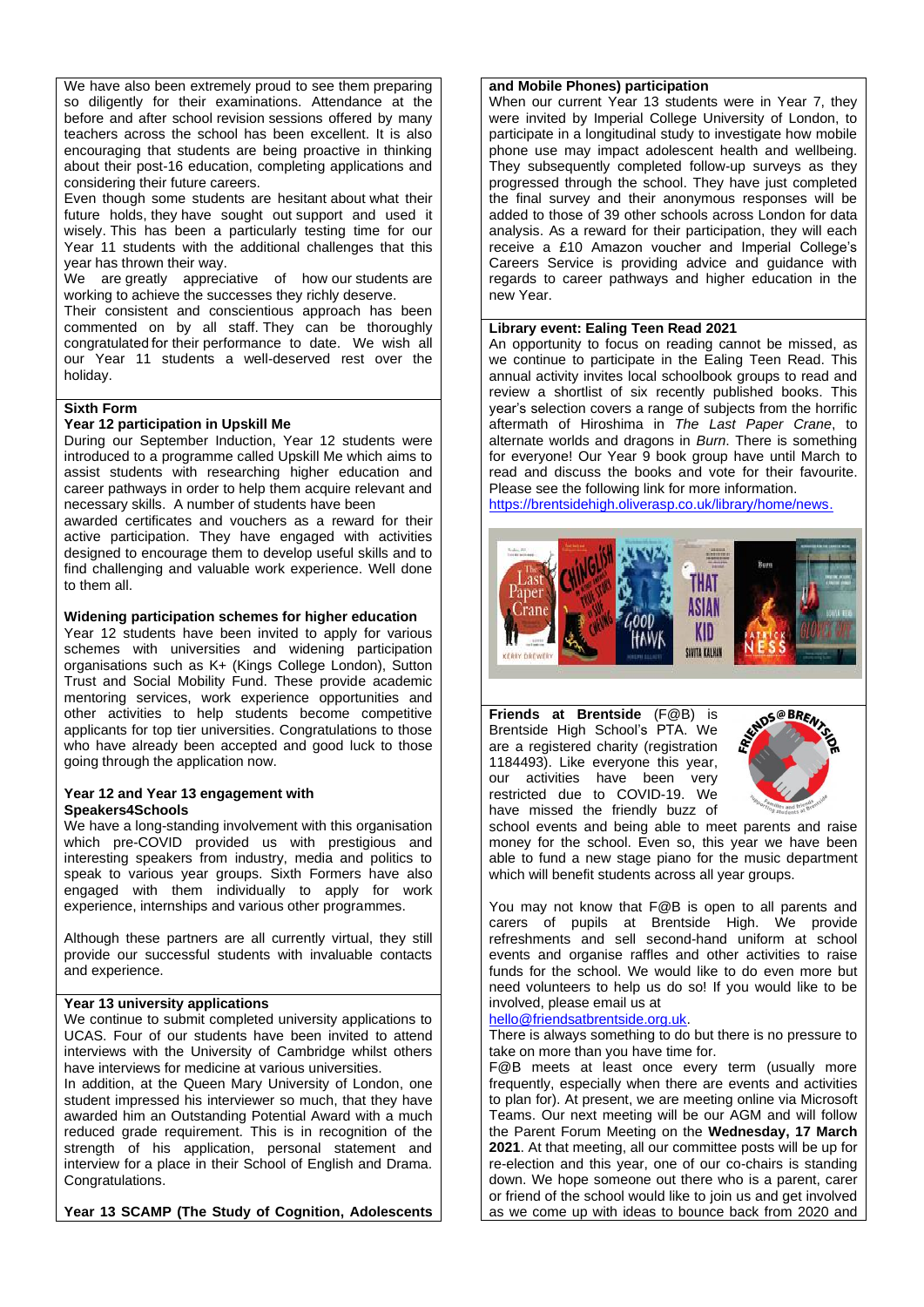raise some money in 2021! Look out for information about the AGM in the school newsletter and by email. You can also find us via the following Facebook link: [https://www.facebook.com/Friends-of-Brentside-High-](https://www.facebook.com/Friends-of-Brentside-High-School-107212870745020/)[School-107212870745020/.](https://www.facebook.com/Friends-of-Brentside-High-School-107212870745020/)

In the meantime, you can support us by choosing us as your designated charity on Amazon Smile. Amazon Smile is a way for customers to donate to their favourite cause while shopping at no extra cost to themselves. Please follow this link and select 'Friends at Brentside' as your designated cause: [https://smile.amazon.co.uk/.](https://smile.amazon.co.uk/) We also have an easyfundraising presence, which allows you to donate to F@B whilst shopping online, again at no extra cost to yourself. You can choose to support us by following this link:

[https://www.easyfundraising.org.uk/causes/friendsatbrentsi](https://www.easyfundraising.org.uk/causes/friendsatbrentside) [de.](https://www.easyfundraising.org.uk/causes/friendsatbrentside) We very much hope that before too long we will be able to get back to supporting all sorts of school events and activities, but for now, F@B wishes all students, parents, carers, teachers, support staff and friends at Brentside a happy and safe Christmas, and a healthy and hopeful New Year.

**Careers Updates**



## **Upskill Me**

In the last newsletter, we told you about a new online careers platform called Upskill Me that we introduced to all Year 12 and Year 13 students to help them prepare for their future. Upskill Me have continued to award prizes for students who regularly engage with their online platform and are demonstrating high quality reflections on their skills and achievements.

Congratulations to this month's prize winners: Charlotte 12R, for engaging in lots of activities to hone her future career interest in ecology and conservation and Aisha 12E, for proactively finding her own work experience and reflecting on the challenges and rewards of working in professional settings. Both Year 12 students have received a certificate and £10 gift voucher.

#### Do you have a child in Year 7-11?

UpSkill Me is open to everyone from Year 7-13 and we encourage all students to create an Upskill Me account if they have not already done so. Students can register with this platform, free of charge, by logging onto Upskill Me with this link: [UpskillMe Create student account](https://upskillme.io/join/student?t=NWY1MGMxOTgxNTliMTEwMTM4YmZjOTcy)

Students must use their school email address when registering.

Please do encourage your child to register with Upskill Me and use this platform to record their successes and skill developments.

Students in Years 7 and 8 will need parental consent forms completed and returned to Upskill Me before having their accounts verified. Please find the following consent forms: [http://upload.reactcdn.co.uk/brentside/uploads/document/2](http://upload.reactcdn.co.uk/brentside/uploads/document/2_1462_upskill-me-information-for-parents-.pdf) [\\_1462\\_upskill-me-information-for-parents-.pdf](http://upload.reactcdn.co.uk/brentside/uploads/document/2_1462_upskill-me-information-for-parents-.pdf)

and for further information for parents please click on the link below. [http://upload.reactcdn.co.uk/brentside/uploads/document/2](http://upload.reactcdn.co.uk/brentside/uploads/document/2_1461_upskill-parental-consent-email-and-digital-form.pdf)

[\\_1461\\_upskill-parental-consent-email-and-digital-form.pdf](http://upload.reactcdn.co.uk/brentside/uploads/document/2_1461_upskill-parental-consent-email-and-digital-form.pdf)

**We will be awarding prizes to students in Years 7-11 for their best reflections on Upskill Me, so do register now!**

## **Business Partnerships**

We pride ourselves in the excellent partnerships we have built over time with universities, art institutions and businesses and are delighted to be adding BBVS to our list of new, sustainable business links.

Elliott Murphy, the Skills, Employment and Education Manager of the HS2 Old Oak Common Station Project for BBVS is working closely with Brentside High School as an Enterprise Advisor to offer us a range of work-related learning and careers opportunities over the next 10 years. Students will benefit enormously from this partnership, both in terms of careers information linked to a significant number of jobs involved in the project, to site visits, mentoring and work experience to name but a few. Longer term, all 70 sub-contractors working on the Old Oak Common Station Project will commit to offering apprenticeships locally rather than nationally to ensure that our students benefit both now and in the future. We are very excited to be starting this journey with BBVS and look forward to working with them closely in the many years to come.



#### **Parent Forum**

This term we hosted our first online Parent Forum meeting, and we were absolutely delighted to welcome new parents to the group.

Feedback from parents of Year 7 students was incredibly positive and it was wonderful to hear how well students have settled into Brentside High School, how they always had someone they could talk to and how safe and happy they felt.

Parents of Year 11 students were impressed with how quickly students picked up from where they left off with their learning and how teachers are "working really hard offering intervention classes to ensure all students make progress."

A parent of a student new to the Sixth Form commented on how her son "settled in like he's been here all his life".

We always pride ourselves on focusing on the needs of every single child, but it's always warming to hear from parents when they tell us they "love the community feel" and how "teachers show a real personal touch". Thank you for your feedback!

It was also good to hear what we can do to make further improvements. We will share with you how we responded to your feedback at the next Parent Forum meeting.

Our next Parent Forum meeting will be on **Wednesday, 17 March from 18:30-19:30 via Microsoft Teams.**

## **How can I join the Parent Forum?**

You do not need to formally join the Parent Forum but if you would like to attend a meeting, please contact the school office on 020 8575 9162 or email

[info@brentsidehigh.ealing.sch.uk](mailto:info@brentsidehigh.ealing.sch.uk) before the day of the meeting and we will email you the Microsoft Teams invite.

**How can I suggest an agenda item for the Parent**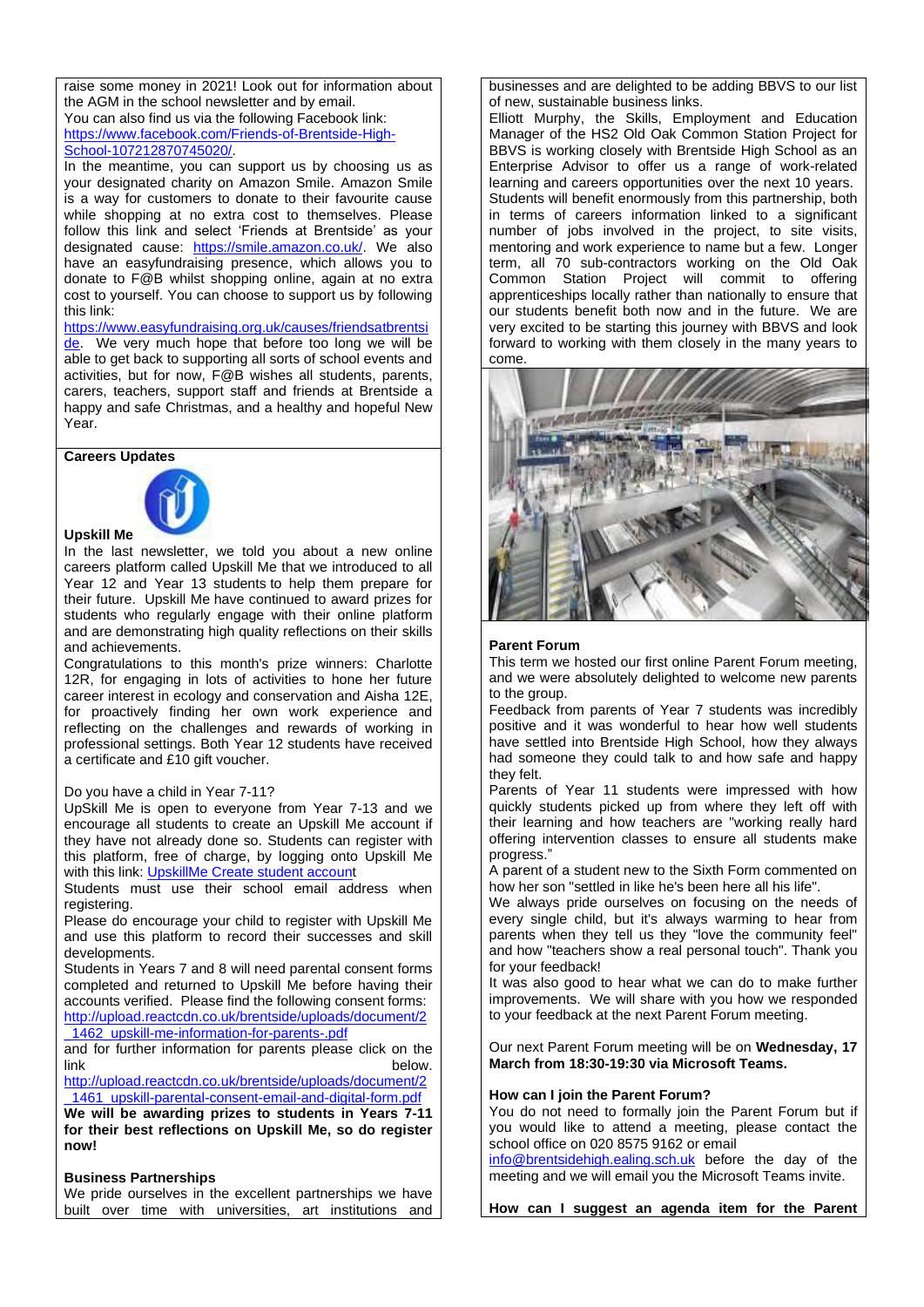## **Forum?**

Please email [info@brentsidehigh.ealing.sch.uk](mailto:info@brentsidehigh.ealing.sch.uk) with your proposed agenda item by *Monday, 15 March 2021.* 

*We look forward to welcoming you to our next meeting when we will be discussing:*

- Responses to last meeting's feedback
- Upskill Me evaluation

#### **School Cabinet**

The School Cabinet (Brentside's school council) was delighted with the applications from Year 7 students. Students participated in a Microsoft Teams meeting to demonstrate their communication, teamwork, leadership, and problem-solving skills. Successful applicants were awarded with their School Cabinet ties this month and we are delighted with their enthusiasm and contributions to our weekly Microsoft Teams meetings. Agenda items have included making videos to support all students to access Microsoft Teams as well as fund raising ideas. Congratulations to Olla 7R, Shakiea 8B, Bianca 7B, Daniel 7G, Minahil 7B, Theodore 7R, Na'Imah 7E, Leena 7G, Karan 7R, William and Zahra 7B, who are now officially members of our School Cabinet!

**Our new Year 7 School Cabinet members** were thrilled to formally receive their new ties from Ms Hames and Ms MacInnes on 10 December 2020. We're sure you'll agree they look very smart and are now easily identifiable as members of our School Cabinet, acting as role models for all to see. Congratulations!



#### **Brentside Helping Hand Appeal 2020**

An enormous thank you for all the contributions and donations made to the Helping Hand Appeal 2020. Your generosity has been overwhelming and allowed us to exceed our goal allowing us to prepare 32 hampers and providing gifts.

The senior citizens and families really appreciated being thought of during this difficult time and praised the continuous generosity and community spirit of everyone at Brentside High School.



#### **PE Origin Series**

This week saw the return to after school sports clubs following the recent national lockdown. To bring sport back with a bang, the PE department have introduced the Brentside Origin Series which will take place on three different weeks throughout the year, pitching students from P side against their counterparts on Q side, battling it out to decide which side is the best! Games started on Monday and continued throughout the week with the boys competing in football and the girls competing in netball.

The students have been very excited about taking part, continually checking the notice board to check they had been selected and talking tactics and formations. On Monday, Year 7 took centre stage producing thrilling games in both sports, the football was hotly contested with P side running out  $2 - 1$  winners and on the courts P side took the victory 10 – 3. On Tuesday last year's Middlesex finalists, Year 10, took to the field which was filled with tough challenges, top level skill and goals galore. In what was a tight game, Q side took home the spoils netting three late goals to take the win  $4 - 0$ . On the courts the netball was fast paced and highly competitive with Yolanda leading her team to victory with calm and composed shooting with Q side 8, P side 4.

On Thursday, Year 9 took to the courts/astro to commence battle, in what was a celebration of sport and all that it entails. P side won 7-4 in netball and P side also won 4-2 in the football, a game which included 2 penalties!

Friday evening produced the most enthralling competition of the week when Year 8, P and Q sides went head to head. The boys led by Corey and Dominic competed in a very evenly matched contest ending  $1 - 1$  at the final whistle leading to a penalty shoot out to decide the winner with Q side taking home the bragging rights  $3 - 1$ . In the netball P side took an early 2 – 0 lead only for Q side to battle back in the final quarter to even up the scores at the end of allocated time, but as with Origin, there must be a winner with Q side taking the spoils with a golden point goal.

Those results leave the current scores at P side 2, Q side 2. The first ever series will be completed when Year 11 return from mock examinations. Well done to everyone involved. The Origin Series will return later in the academic year to reignite the rivalry!